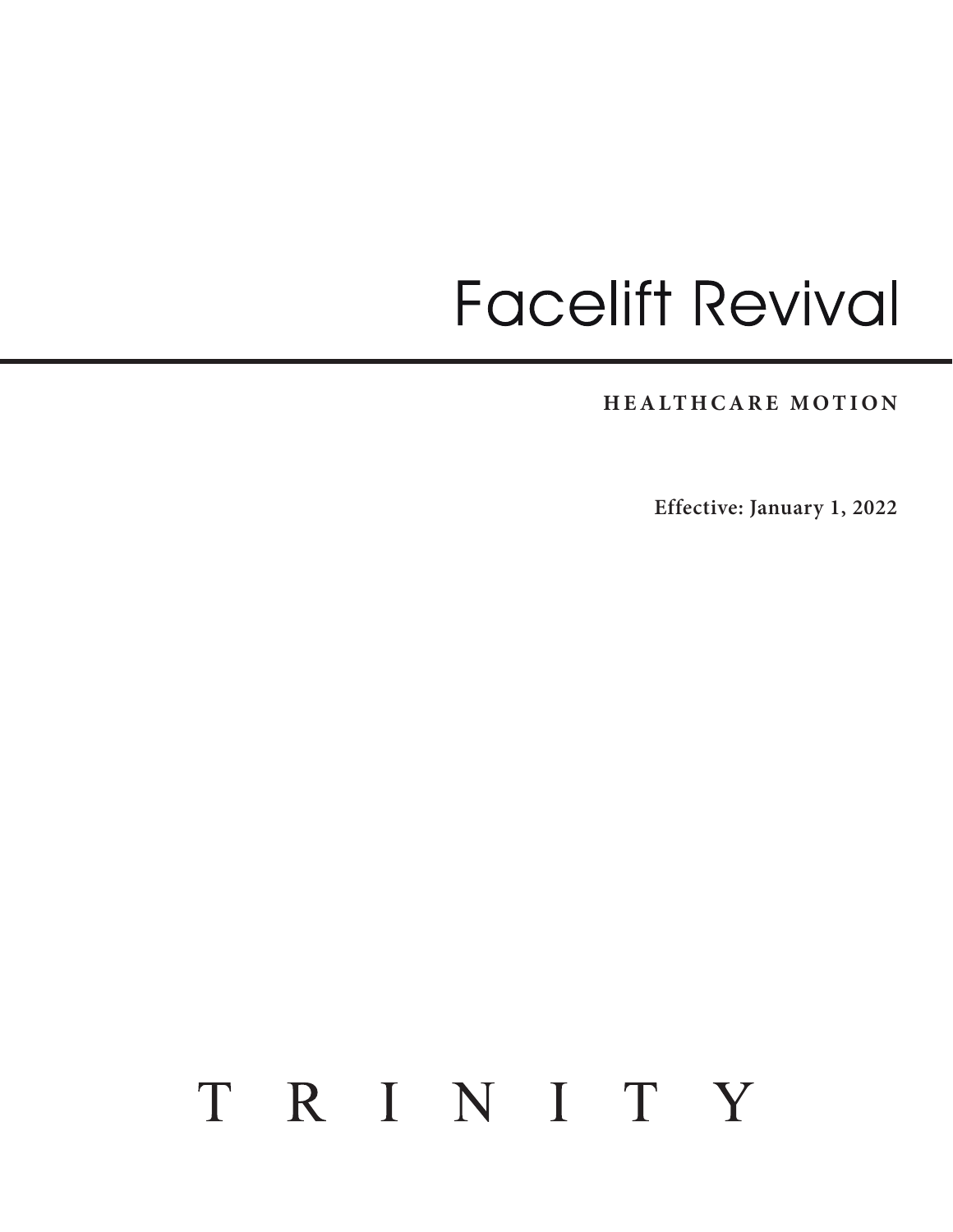TRINITY

| Date: | aqe: | M٥<br>∙gification. | <b>December</b><br>Description:<br><u> - - - - - - - -</u> |
|-------|------|--------------------|------------------------------------------------------------|
|       |      |                    |                                                            |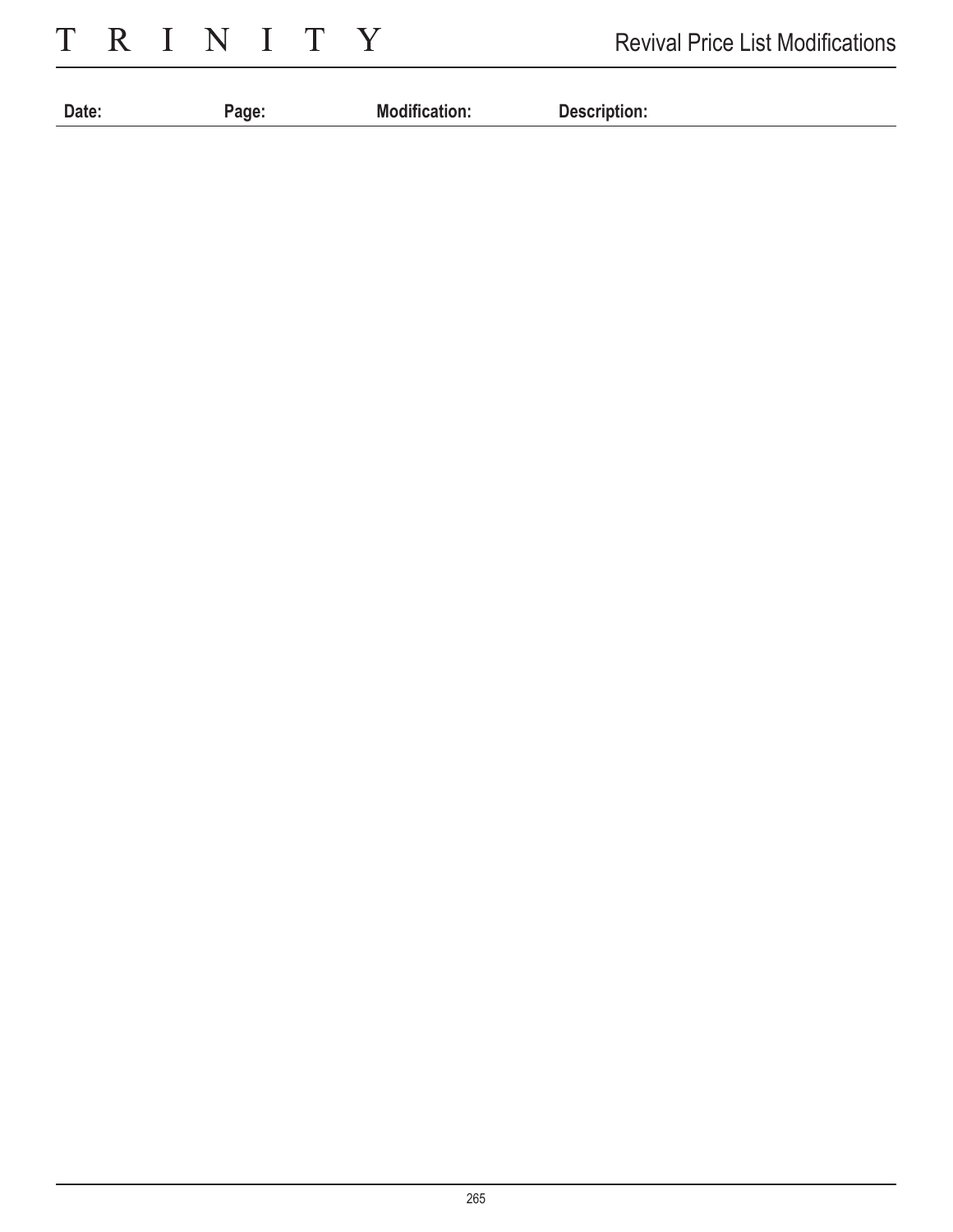

### Facelift Revival

#### **DESCRIPTION:**

- Upholstery Frames: Steel, Plywood & Hardwood
- Seat: High Density Polyurethane Foam Over Sheet Webbing
- Back: High Density Polyurethane Foam Over Polypropylene Webbing
- Upholstered Covers: Attached w/ Velcro / Removable For Maintenance
- Removable Bolster Pillow For 1804 / 1805 (5" Diameter)
- Antimicrobial Moisture Barrier Fully Encapsulates All Foam Areas • Double Needle Stitching Standard (Welting Optional - No Charge)
- Metal To Metal Connections For All Hardware Assembly
- Leather Upholstery Not Available

• Lifetime Warranty

### **OPTIONS:**

| <b>ILC</b>      |                                                                   |  |
|-----------------|-------------------------------------------------------------------|--|
| LC.             |                                                                   |  |
| <b>NLC</b>      |                                                                   |  |
| 3LC             | 3" Locking Casters - #1806 Model Only (Set Of 2)\$193             |  |
| PM <sub>1</sub> | Power/Data Module (1-Power / 1-USB 2 Port Simplex Charger)  \$774 |  |

Feather Down & Polyester Pillows Available (See Page 5) Specify Exposed Wood Finish (See Page 6)

| <b>SLEEPOVER UNITS</b>                            | ITEM#: |            |                       |                                             | SPECIFICATIONS   GRADES   LIST PRICES:                                     |      |                      |                        |      |                                      |      |                                  |      |     |     |
|---------------------------------------------------|--------|------------|-----------------------|---------------------------------------------|----------------------------------------------------------------------------|------|----------------------|------------------------|------|--------------------------------------|------|----------------------------------|------|-----|-----|
| <b>LOUNGE CHAIR /</b><br><b>FULLY UPHOLSTERED</b> |        |            | Sleep Area: 28"w 80"d | <b>Overall: 40"w 34.5"d 33"h</b>            |                                                                            |      | Overall Length: 84"d | Seat: 28"w 23"d 17.5"h |      | <b>Arm: 24"h</b><br>Weight: 175 lbs. |      | <b>COM:</b> 6.5 yds.<br>COL: n/a |      |     |     |
|                                                   |        | COM        | COL                   | 1                                           | $\overline{2}$                                                             | 3    | 4                    | 5                      | 6    | 7                                    | 8    | 9                                | 10   | L1  | L2  |
|                                                   | 1804   | 3624       | N/A                   | 4203                                        | 4363<br>Tight Seat & Back / Removable Upholstery / 500 lb. Weight Capacity | 4522 | 4681                 | 4840                   | 4999 | 5158                                 | 5317 | 5476                             | 5635 | N/A | N/A |
|                                                   | 1804-R | 244        | N/A                   | 548<br>Replacement Upholstery Covers        | 708                                                                        | 867  | 1026                 | 1185                   | 1344 | 1503                                 | 1662 | 1821                             | 1980 | N/A | N/A |
| Jose<br>Healthcare<br>Motion                      |        |            |                       |                                             |                                                                            |      |                      |                        |      |                                      |      |                                  |      |     |     |
| TWO PLACE SOFA / FULLY UPHOLSTERED                |        |            | Sleep Area: 48"w 80"d | <b>Overall:</b> 60"w 34.5"d 33"h            |                                                                            |      | Overall Length: 84"d | Seat: 48"w 23"d 17.5"h |      | <b>Arm: 24"h</b><br>Weight: 225 lbs. |      | COM: 9 yds.<br>COL: n/a          |      |     |     |
|                                                   |        | <b>COM</b> | COL                   | 1                                           | $\overline{2}$                                                             | 3    | 4                    | 5                      | 6    | 7                                    | 8    | 9                                | 10   | L1  | L2  |
|                                                   | 1805   | 4595       | N/A                   | 5372                                        | 5595<br>Tight Seat & Back / Removable Upholstery / 500 lb. Weight Capacity | 5818 | 6040                 | 6263                   | 6486 | 6709                                 | 6931 | 7154                             | 7377 | N/A | N/A |
|                                                   | 1805-R | 290        | N/A                   | 720<br><b>Replacement Upholstery Covers</b> | 942                                                                        | 1165 | 1388                 | 1610                   | 1833 | 2056                                 | 2279 | 2501                             | 2724 | N/A | N/A |

air. Healthcare ğ

Motion

#### **FOUR POSITION ADJUSTMENT FOR 1804 / 1805**







3) Chaise Position

*See Replay Healthcare Motion And Evolve Healthcare Motion For Additional Sleepover Units.*



1) Closed Position 2) Ottoman Position 20 Ottoman Position 3) Chaise Position 4) Full-Recline Position Overall Length - 84"d



|        |            |     | <b>Overall:</b> 80"w 36"d 36"h<br><b>Sleep Area: 70"w 31"d 20"h</b>          |                |      | <b>Arm:</b> $24.5"h$<br>Weight: 235 lbs. |      | COL: n/a | <b>COM:</b> 12.75 yds. |      |      |      |     |     |
|--------|------------|-----|------------------------------------------------------------------------------|----------------|------|------------------------------------------|------|----------|------------------------|------|------|------|-----|-----|
|        | <b>COM</b> | COL | 1                                                                            | $\overline{2}$ | 3    | 4                                        | 5    | 6        | $\overline{7}$         | 8    | 9    | 10   | L1  | L2  |
| 1806   | 3738       | N/A | 4171<br>Tight Seat & Back / Removable Upholstery / 1000 lbs. Weight Capacity | 4489           | 4807 | 5125                                     | 5443 | 5761     | 6080                   | 6398 | 6716 | 7034 | N/A | N/A |
| 1806-R | 954        | N/A | 1538<br><b>Replacement Upholstery Covers</b>                                 | 1857           | 2175 | 2493                                     | 2811 | 3129     | 3447                   | 3766 | 4084 | 4402 | N/A | N/A |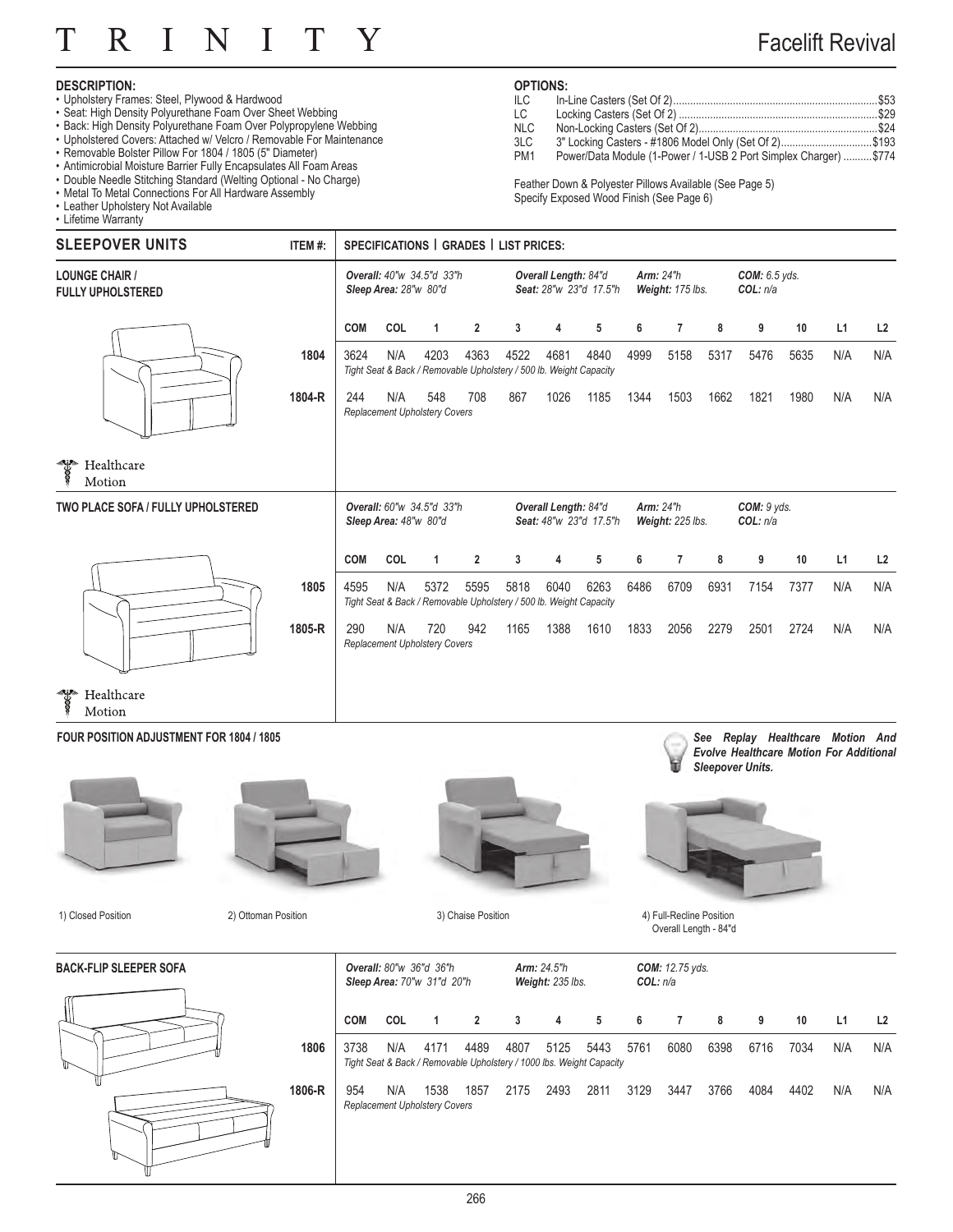#### $\overline{I}$ Τ  $\mathsf{R}$ N  $\mathbf{I}$ T Y

### Facelift Revival

#### **DESCRIPTION:**

- Upholstery Frames: Steel, Plywood & Hardwood
- Seat: High Density Polyurethane Foam Over Sheet Webbing
- Back: High Density Polyurethane Foam Over Polypropylene Webbing
- Upholstered Covers: Attached w/ Velcro / Removable For Maintenance
- Antimicrobial Moisture Barrier Fully Encapsulates All Foam Areas
- Double Needle Stitching Standard (Welting Optional No Charge)
- Exposed Wood Legs: Solid Hardwood / Removable For Maintenance
- Leather Upholstery Not Available
- Lifetime Warranty

### **OPTIONS:**

- ARL Brushed Aluminum Round Legs (Set Of 4) ............................................\$327
- LC Locking Casters For 1809 Ottoman (Set Of 2) ........................................\$29
- WR Wood Ring Base Replaces Metal Base On 1810-G/1810-SG ............\$207
- PM1 Power/Data Module (1-Power / 1-USB 2 Port Simplex Charger) .......... \$774

Feather Down & Polyester Pillows Available (See Page 5) Specify Exposed Wood Finish (See Page 6)

| <b>PATIENT CHAIR / GLIDER</b>                                                                                             | ITEM#:  |                                                     | SPECIFICATIONS   GRADES   LIST PRICES: |                                                  |                |                                                                                         |                                      |                            |          |                |      |      |      |                |     |
|---------------------------------------------------------------------------------------------------------------------------|---------|-----------------------------------------------------|----------------------------------------|--------------------------------------------------|----------------|-----------------------------------------------------------------------------------------|--------------------------------------|----------------------------|----------|----------------|------|------|------|----------------|-----|
| <b>ASYNCHRONOUS PATIENT CHAIR /</b><br><b>FULLY UPHOLSTERED</b>                                                           |         | Overall: 32.5"w 35.5"d 38"h<br>Seat: 21"w 20"d 18"h |                                        |                                                  |                | <b>Arm: 24"h</b><br>Weight: 63 lbs.                                                     |                                      | COM: 5.25 yds.<br>COL: n/a |          |                |      |      |      |                |     |
|                                                                                                                           |         | <b>COM</b>                                          | COL                                    | 1                                                | $\overline{2}$ | 3                                                                                       | 4                                    | 5                          | 6        | 7              | 8    | 9    | $10$ | L <sub>1</sub> | L2  |
|                                                                                                                           | 1808    | 1517                                                | N/A                                    | 1729<br>Tight Seat & Back / Removable Upholstery | 1877           | 2024                                                                                    | 2171                                 | 2318                       | 2466     | 2613           | 2760 | 2908 | 3055 | N/A            | N/A |
|                                                                                                                           | 1808-R  | 181                                                 | N/A                                    | 425<br>Replacement Upholstery Covers             | 553            | 680                                                                                     | 807                                  | 934                        | 1062     | 1189           | 1316 | 1443 | 1571 | N/A            | N/A |
| Healthcare<br>eger<br>P<br>Motion                                                                                         |         |                                                     |                                        |                                                  |                |                                                                                         |                                      |                            |          |                |      |      |      |                |     |
| <b>OTTOMAN ON CASTERS /</b><br>STOWS UNDER ALL PATIENT CHAIRS                                                             |         | Seat: n/a                                           |                                        | Overall: 18"w 18"d 11"h                          |                | Arm: n/a                                                                                | Weight: 25 lbs.                      |                            | COL: n/a | COM: 1 yd.     |      |      |      |                |     |
|                                                                                                                           |         | <b>COM</b>                                          | COL                                    | $\mathbf{1}$                                     | $\overline{2}$ | 3                                                                                       | 4                                    | 5                          | 6        | $\overline{7}$ | 8    | 9    | 10   | L <sub>1</sub> | L2  |
|                                                                                                                           | 1809    | 341                                                 | N/A<br>Removable Upholstery            | 360                                              | 379            | 399                                                                                     | 418                                  | 437                        | 456      | 475            | 494  | 513  | 532  | N/A            | N/A |
|                                                                                                                           | 1809-R  | 75                                                  | N/A                                    | 109<br>Replacement Upholstery Covers             | 129            | 148                                                                                     | 167                                  | 186                        | 205      | 224            | 243  | 262  | 281  | N/A            | N/A |
| Healthcare<br>وي<br>وي<br>Motion                                                                                          |         |                                                     |                                        |                                                  |                |                                                                                         |                                      |                            |          |                |      |      |      |                |     |
| LOUNGE GLIDER / FULLY UPHOLSTERED                                                                                         |         |                                                     | Seat: 21"w 20"d 18"h                   | Overall: 32"w 32"d 35"h                          |                |                                                                                         | <b>Arm: 24"h</b><br>Weight: 115 lbs. |                            | COL: n/a | COM: 4.75 yds. |      |      |      |                |     |
|                                                                                                                           |         | <b>COM</b>                                          | COL                                    | 1                                                | $\overline{2}$ | 3                                                                                       | 4                                    | 5                          | 6        | 7              | 8    | 9    | 10   | L1             | L2  |
|                                                                                                                           | 1810-G  | 1645                                                | N/A                                    | 1785                                             | 1899           | 2014<br>Circular Metal Base / Tight Seat & Back / Removable Upholstery                  | 2128                                 | 2243                       | 2357     | 2472           | 2586 | 2701 | 2816 | N/A            | N/A |
|                                                                                                                           | 1810-SG | 1807                                                | N/A                                    | 1897                                             | 2011           | 2126<br>Swivel Glider w/ Circular Metal Base / Tight Seat & Back / Removable Upholstery | 2240                                 | 2355                       | 2469     | 2584           | 2698 | 2813 | 2928 | N/A            | N/A |
| Healthcare                                                                                                                | 1810-GR | 210                                                 | N/A                                    | 428<br>Replacement Upholstery Covers             | 542            | 657                                                                                     | 771                                  | 886                        | 1001     | 1115           | 1230 | 1344 | 1459 | N/A            | N/A |
| 8<br>Motion                                                                                                               |         |                                                     |                                        |                                                  |                |                                                                                         |                                      |                            |          |                |      |      |      |                |     |
|                                                                                                                           |         |                                                     |                                        |                                                  |                |                                                                                         |                                      |                            |          |                |      |      |      |                |     |
|                                                                                                                           |         |                                                     |                                        |                                                  |                |                                                                                         |                                      |                            |          |                |      |      |      |                |     |
|                                                                                                                           |         |                                                     |                                        |                                                  |                |                                                                                         |                                      |                            |          |                |      |      |      |                |     |
| See Replay Healthcare Motion And Evolve<br><b>Healthcare Motion For Additional Patient</b><br><b>Chairs &amp; Gliders</b> |         |                                                     |                                        |                                                  |                |                                                                                         |                                      |                            |          |                |      |      |      |                |     |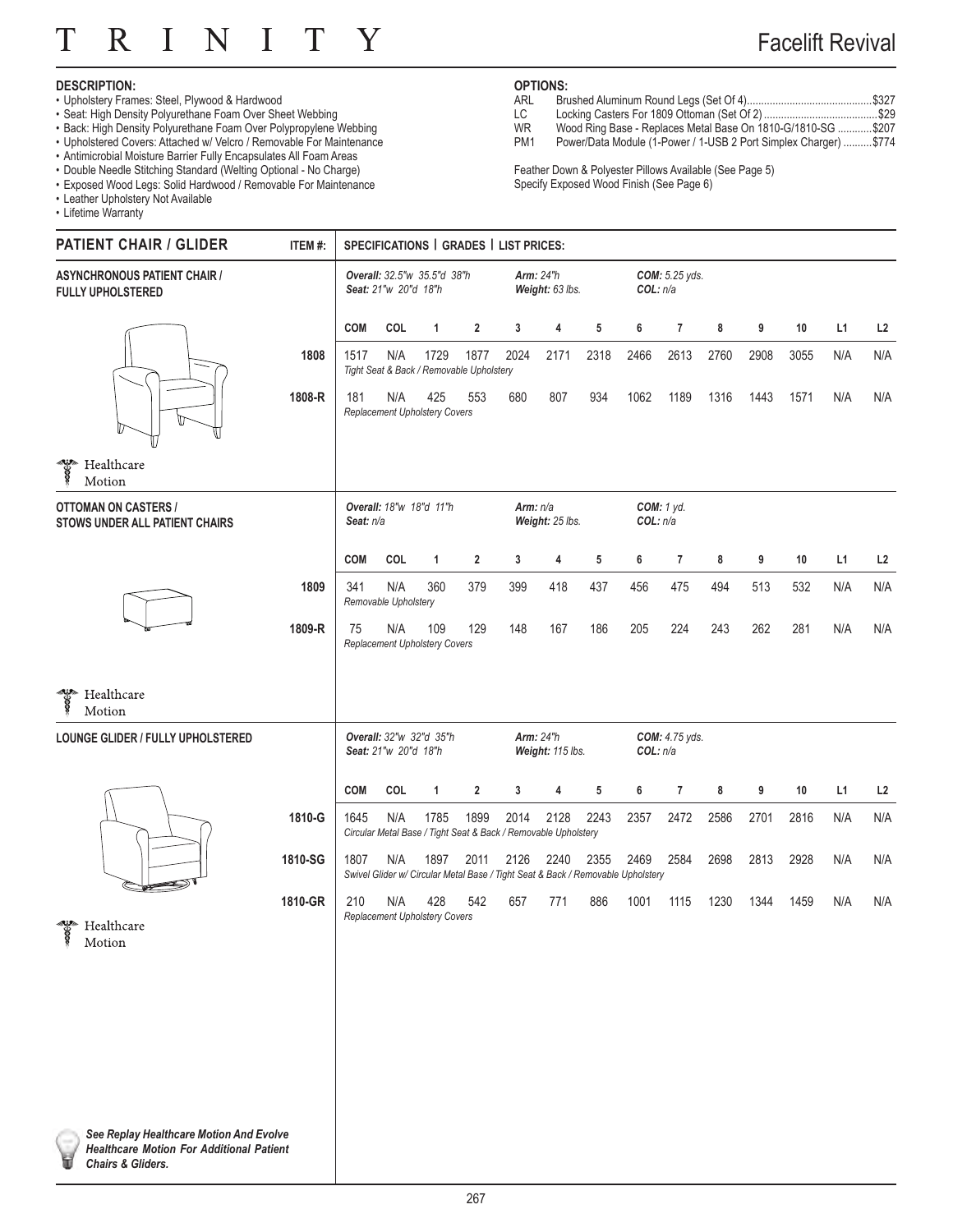#### $\overline{I}$ N  $\overline{I}$ T T R  $\rm Y$

### Facelift Revival

#### **DESCRIPTION:**

- Upholstery Frames: Steel, Plywood & Hardwood
- Seat: High Density Polyurethane Foam Over Sheet Webbing
- Back: High Density Polyurethane Foam Over Sinuous Wire Springs
- Upholstered Covers: Attached w/ Velcro / Removable For Maintenance
- Antimicrobial Moisture Barrier Fully Encapsulates All Foam Areas
- Double Needle Stitching Standard (Welting Optional No Charge)
- Leather Upholstery Not Available

*Wallsaver Recliners.*

U

• Lifetime Warranty

### **OPTIONS:**

| ВB |  |
|----|--|
| HМ |  |
|    |  |
|    |  |

Feather Down & Polyester Pillows Available (See Page 5) Specify Exposed Wood Finish (See Page 6)

| <b>WALLSAVER</b>                                                                   | ITEM #: |            |      |                                                         |                | SPECIFICATIONS   GRADES   LIST PRICES: |                                      |                                   |      |                            |      |                               |                                                                                                                                         |     |     |
|------------------------------------------------------------------------------------|---------|------------|------|---------------------------------------------------------|----------------|----------------------------------------|--------------------------------------|-----------------------------------|------|----------------------------|------|-------------------------------|-----------------------------------------------------------------------------------------------------------------------------------------|-----|-----|
| <b>WALLSAVER RECLINER /</b><br><b>FULLY UPHOLSTERED</b>                            |         |            |      | Overall: 31.5"w 34"d 42.25"h<br>Seat: 21"w 21.75"d 18"h |                |                                        | <b>Arm: 23"h</b><br>Weight: 115 lbs. |                                   |      | COM: 6.25 yds.<br>COL: n/a |      |                               |                                                                                                                                         |     |     |
|                                                                                    |         | <b>COM</b> | COL  | $\mathbf{1}$                                            | $\overline{2}$ | 3                                      | 4                                    | 5                                 | 6    | $\overline{7}$             | 8    | 9                             | 10                                                                                                                                      | L1  | L2  |
|                                                                                    | 1811    | 2076       | N/A  | 2316                                                    | 2493           | 2670                                   | 2847                                 | 3023                              | 3200 | 3377                       | 3554 | 3730                          | 3907<br>Tight Seat & Back / Removable Upholstery / Adjustable Semi-Attached Pillow-Lumbar / 6" Wall Proximity / 350 lb. Weight Capacity | N/A | N/A |
|                                                                                    | 1811-R  | 237        | N/A  | 529<br><b>Replacement Upholstery Covers</b>             | 682            | 835                                    | 987                                  | 1140                              | 1293 | 1446                       | 1598 | 1751                          | 1904                                                                                                                                    | N/A | N/A |
| Healthcare<br>$\frac{1}{8}$<br>Motion                                              |         |            |      |                                                         |                |                                        |                                      |                                   |      |                            |      |                               |                                                                                                                                         |     |     |
| <b>BARIATRIC WALLSAVER RECLINER /</b><br><b>FULLY UPHOLSTERED</b>                  |         |            |      | Overall: 36.5"w 34"d 42.25"h<br>Seat: 26"w 21.75"d 18"h |                |                                        | <b>Arm: 23"h</b><br>Weight: 125 lbs. |                                   |      | COM: 6.75 yds.<br>COL: n/a |      |                               |                                                                                                                                         |     |     |
|                                                                                    |         | <b>COM</b> | COL  | $\mathbf{1}$                                            | $\overline{2}$ | 3                                      | 4                                    | 5                                 | 6    | $\overline{7}$             | 8    | 9                             | 10                                                                                                                                      | L1  | L2  |
|                                                                                    | 1811-X  | 2151       | N/A  | 2417                                                    | 2608           | 2799                                   | 2991                                 | 3182                              | 3374 | 3565                       | 3757 | 3948                          | 4140<br>Tight Seat & Back / Removable Upholstery / Adjustable Semi-Attached Pillow-Lumbar / 6" Wall Proximity / 500 lb. Weight Capacity | N/A | N/A |
|                                                                                    | 1811-XR | 242        | N/A  | 534<br>Replacement Upholstery Covers                    | 687            | 840                                    | 993                                  | 1145                              | 1298 | 1451                       | 1603 | 1756                          | 1909                                                                                                                                    | N/A | N/A |
| Healthcare<br>Motion                                                               |         |            | 34"D | <b>Upright Position</b>                                 |                |                                        | 57.5"D                               | <b>Extended Footrest Position</b> |      |                            |      | Full Recline Position<br>67"D | ∍                                                                                                                                       |     |     |
| See Replay Healthcare Motion And<br><b>Evolve Healthcare Motion For Additional</b> |         |            |      |                                                         |                |                                        |                                      |                                   |      |                            |      |                               |                                                                                                                                         |     |     |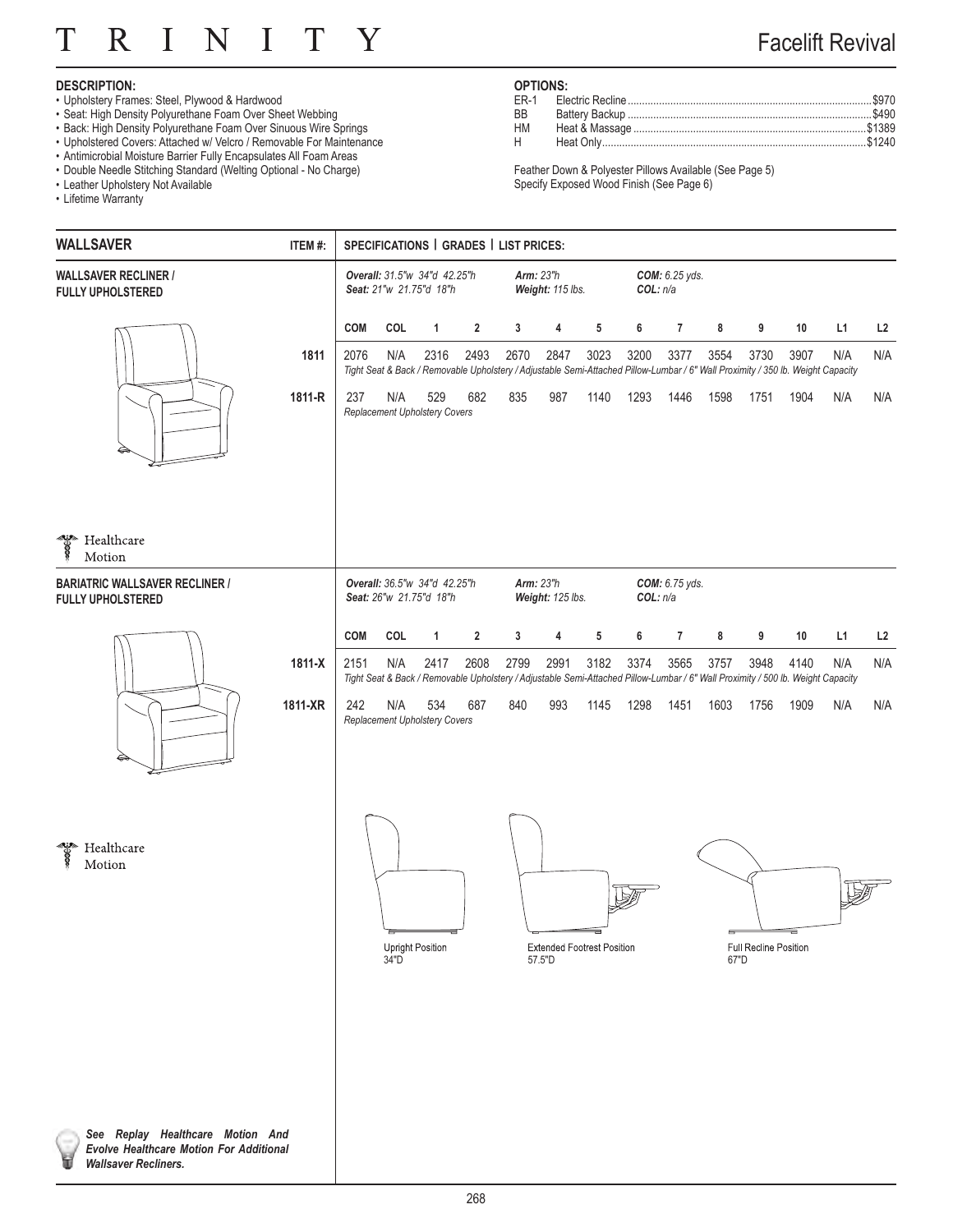

#### **DESCRIPTION:**

- Upholstery Frames: Steel, Plywood & Hardwood
- Seat: High Density Polyurethane Foam Over Sheet Webbing
- Back: High Density Polyurethane Foam Over Sinuous Wire Springs
- 
- 
- Upholstered Covers: Attached w/ Velcro / Removable For Maintenance<br>• Antimicrobial Moisture Barrier Fully Encapsulates All Foam Areas<br>• Double Needle Stitching Standard (Welting Optional No Charge)<br>• Dual-Wheel Casters
- 
- Exposed Wood Legs (1812): Solid Hardwood / Removable For Maintenance
- Leather Upholstery Not Available

• Lifetime Warranty



**OPTIONS:** (See Facelift Revival Healthcare Options Pages) Feather Down & Polyester Pillows Available (See Page 5)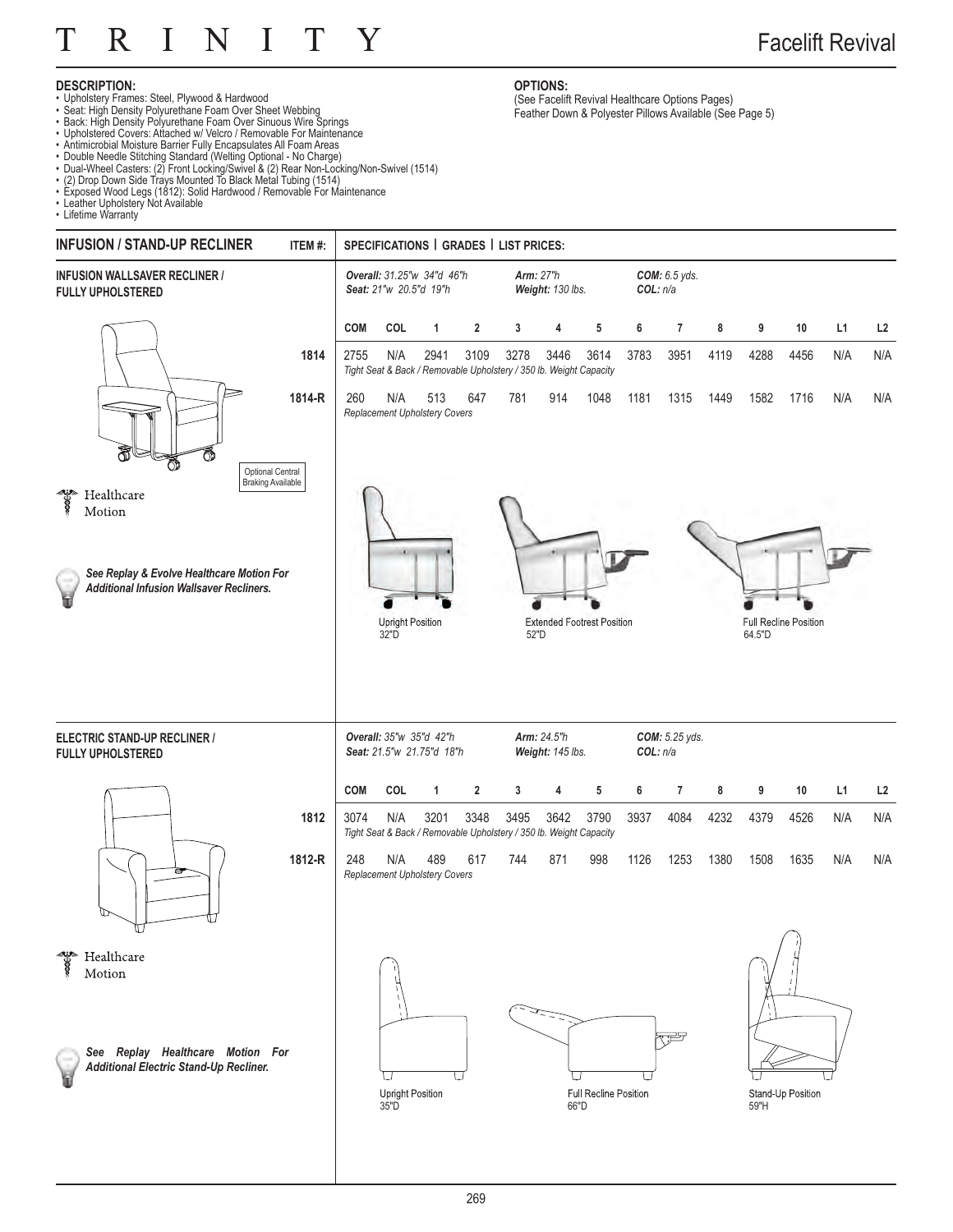#### T N T Τ Y  $\bf R$

### Facelift Revival

#### **DESCRIPTION:**

- Upholstery Frames: Steel, Plywood & Hardwood
- Seat: High Density Polyurethane Foam Over Sheet Webbing
- Back: High Density Polyurethane Foam Over Sinuous Wire Springs
- Upholstered Covers: Attached w/ Velcro / Removable For Maintenance
- Antimicrobial Moisture Barrier Fully Encapsulates All Foam Areas
- Double Needle Stitching Standard (Welting Optional No Charge)
- Rotational & Directional Locking Casters (Rear)
- Leather Upholstery Not Available
- Lifetime Warranty

**OPTIONS:** Layflat Medical Recliner Options (See Revival Healthcare Options Pages)

Feather Down & Polyester Pillows Available (See Page 5)



Healthcare

Motion



*See Replay Healthcare Motion (Page 176) And Evolve Healthcare Motion (Page 290)*  **For Additional Layflat Medical Recliners.**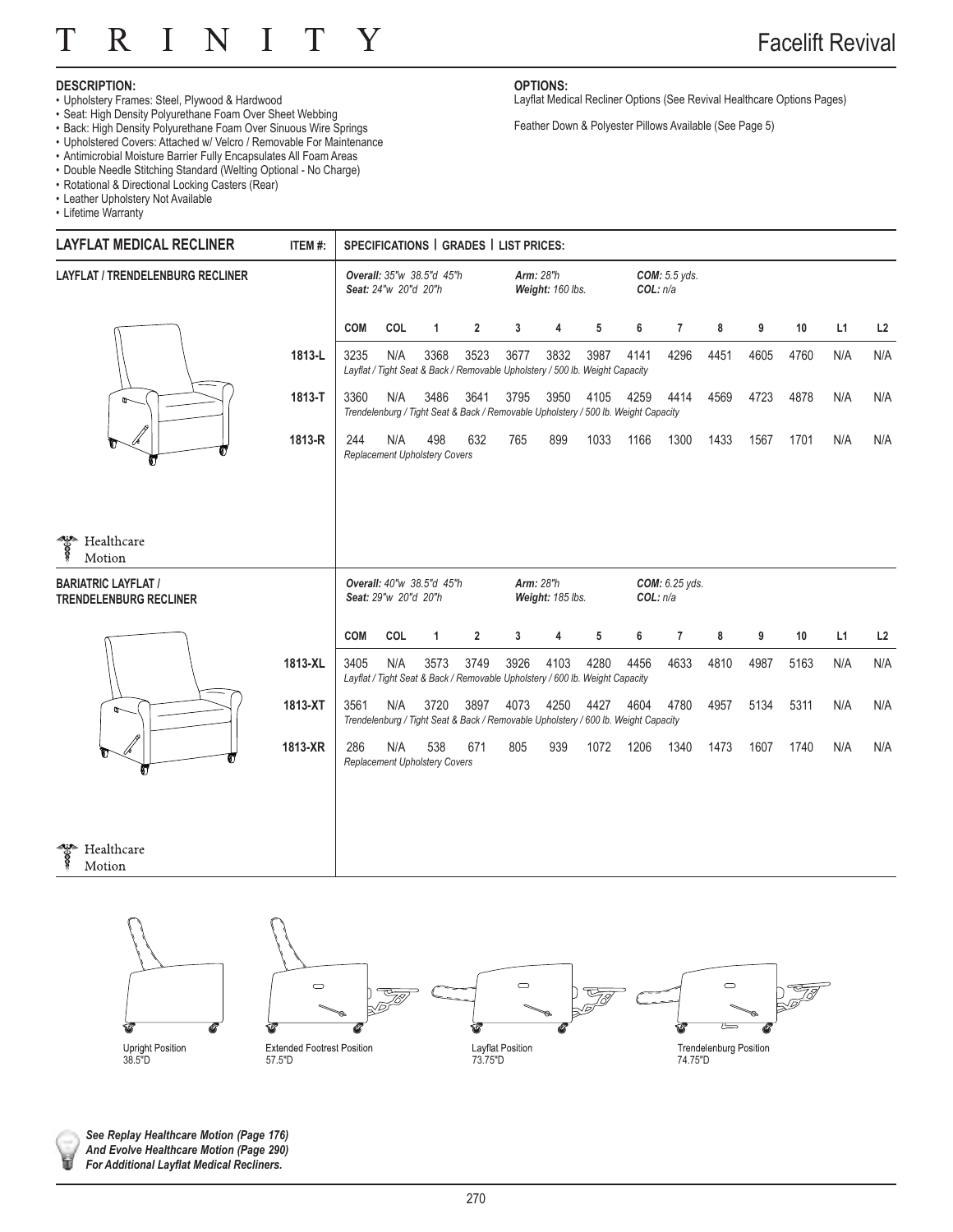# TRINITY

### Facelift Revival Healthcare Options

| <b>CASTERS / POWER</b>                       | <b>OPTION#:</b>                                  | SPECIFICATIONS   LIST PRICES   AVAILABILITY:                                                                                                                                                                                                            |
|----------------------------------------------|--------------------------------------------------|---------------------------------------------------------------------------------------------------------------------------------------------------------------------------------------------------------------------------------------------------------|
| <b>IN-LINE CASTERS</b>                       |                                                  | Overall: 2.75" Diameter 1.75"h                                                                                                                                                                                                                          |
|                                              | ILC                                              | \$53 (Set Of Two)<br>Single Direction In-Line Caster (Non-Locking / Specify Wood Finish / Specify Location)<br>Available: Facelift 2 Revival Sleepover Lounge                                                                                           |
| <b>LOCKING / NON-LOCKING CASTERS</b>         |                                                  | Overall: 1.875"w 2.25"d 1.5"h (Locking) / 1.875"w 1.625"d 1.5"h (Non-Locking)                                                                                                                                                                           |
| <b>Locking Casters</b>                       | LC<br><b>NLC</b><br>Non-Locking Casters          | \$29 (Set Of Two)<br>Locking Casters (Black Finish / Specify Location)<br>\$24 (Set Of Two)<br>Non-Locking Casters (Black Finish / Specify Location)<br>Available: Facelift 2 Revival Sleepover Lounge                                                  |
| <b>MEDICAL LOCKING / NON-LOCKING CASTERS</b> |                                                  | Overall: 2.25"w 5"d 5.25"h (Locking) / 2"w 3.75"d 5.25"h (Non-Locking)                                                                                                                                                                                  |
| <b>Locking Casters</b>                       | <b>MLC</b><br><b>MNLC</b><br>Non-Locking Casters | \$166 (Set Of Two)<br>Locking Casters - Motion & Direction (Gray Finish / Specify Location)<br>\$190 (Set Of Two)<br>Non-Locking Casters - Single Direction (Gray Finish / Specify Location)<br>Available: Facelift 2 Revival Electric Standup Recliner |
| POWER / DATA MODULE                          |                                                  | Overall: 5.25"w 1.25"d 4.25"h                                                                                                                                                                                                                           |
|                                              | PM <sub>1</sub>                                  | \$774 (1-Power / 1-USB 2 Port Simplex Charger Standard)<br>Vertical / Horizontal Mount Power Module. Price Varies By Socket. Contact Customer Service For Quote. (Additional Colors Available)<br>Available: Facelift 2 Revival Sleepover Lounge        |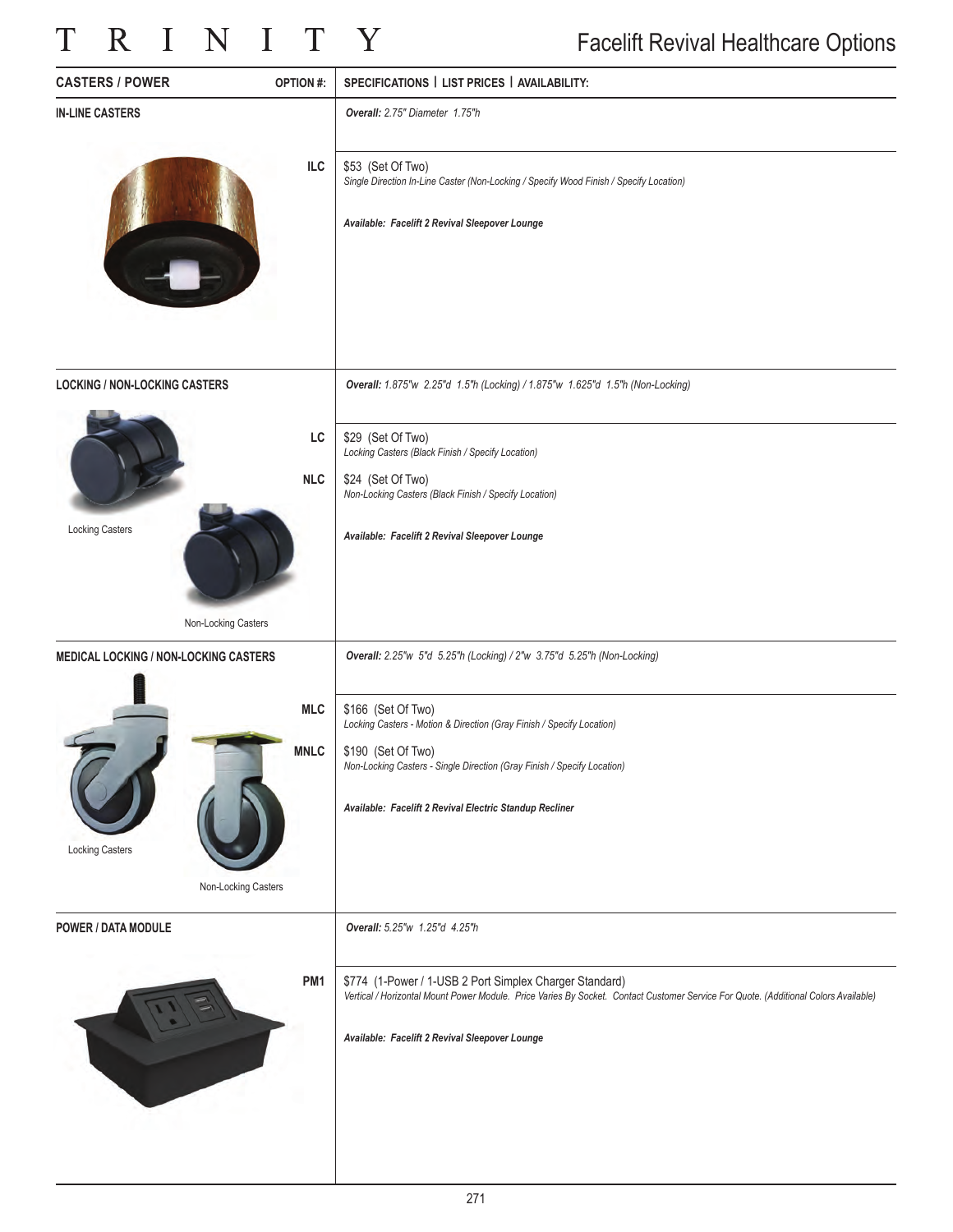### T R I N I T Y

| <b>BRAKE / LEGS / ELECTRIC / PUSH BAR</b>                                     | <b>OPTION#:</b> | SPECIFICATIONS   LIST PRICES   AVAILABILITY:                                                                                                                                                       |
|-------------------------------------------------------------------------------|-----------------|----------------------------------------------------------------------------------------------------------------------------------------------------------------------------------------------------|
| <b>CENTRAL BRAKING</b>                                                        |                 | Overall: 7.5"w 2"d .5"h                                                                                                                                                                            |
|                                                                               | $CB-1$          | \$375 (Set Of 1)<br>(White Plastic Brake w/ Lock & Unlock Pedals)<br>Available: Facelift Revival Wallsaver & Infusion Wallsaver Recliners                                                          |
| ALUMINUM ROUND LEGS                                                           |                 | Overall: 2" Diameter 5"h                                                                                                                                                                           |
|                                                                               | <b>ARL</b>      | \$327 (Set Of 4)<br>(Brushed Aluminum Finish)<br>Available: Facelift 2 Revival Asynchronous Patient Chair (1808 Model)                                                                             |
| ELECTRIC RECLINE / BATTERY BACKUP /<br><b>HEAT / MASSAGE</b>                  |                 | Overall: N/A                                                                                                                                                                                       |
|                                                                               | <b>ER-1</b>     | \$970 Electric Recline<br>Replaces Manual Mechanism On Any Wallsaver Model - Surface Mounts On Inside Arm (Specify Left Or Right Facing)                                                           |
| ER-2/ER-3 Electric Recline<br>ER-1 Electric Recline                           | <b>ER-2</b>     | \$1004 Electric Recline<br>Replaces Manual Mechanism On Any Layflat Model - Surface Mounts On Inside Arm (Specify Left Or Right Facing)                                                            |
| ( <i>vvalisaver Model)</i><br>(Layriat Model)                                 | <b>ER-3</b>     | \$1365 Electric Recline<br>Replaces Manual Mechanism On Any Trendelenburg Layflat Model - Surface Mounts On Inside Arm (Specify Left Or Right Facing)                                              |
| $\ddot{\circ}$<br>燃                                                           | BB              | \$490 Battery Backup<br>Allows Any Wallsaver, Layflat, Or Standup Electric Recliner To Be Cordless - Surface Mounts On Inside Arm (Specify Left Or Right Facing)                                   |
|                                                                               | HM              | \$1389 Heat & Massage<br>Add Heat & Massage To Any Wallsaver, Layflat, Or Standup Electric Recliner - Surface Mounts On Inside Arm (Specify Left Or Right Facing)                                  |
| HM Heat & Massage<br>(All Recliner Models)<br>H Heat<br>(All Recliner Models) | н               | \$1240 Heat<br>Add Heat Only To Any Wallsaver, Layflat, Or Standup Electric Recliner - Surface Mounts On Inside Arm (Specify Left Or Right Facing)<br><b>Available: Facelift Revival Recliners</b> |
| <b>PUSH BAR</b>                                                               |                 | Overall: 18.5"w 3.5"d 1"h                                                                                                                                                                          |
|                                                                               | PB              | \$218<br>(Black Finish)<br>Available: Facelift 2 Revival Medical Recliners                                                                                                                         |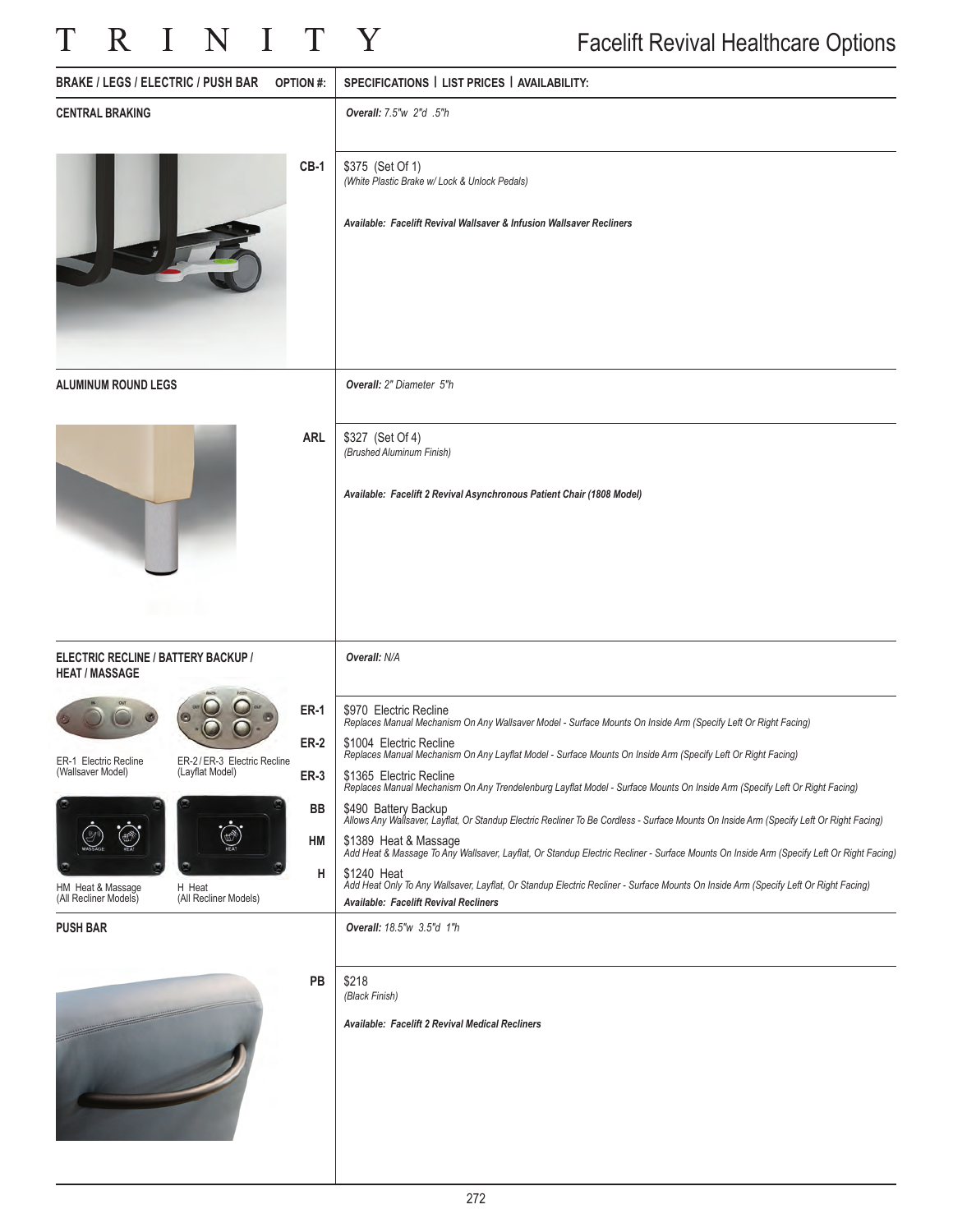## TRINITY

| I.V. / SIDE TRAY / BAG HOLDER /<br><b>OPTION#:</b><br><b>RESTRAINT BUCKLE / FOOTREST</b> | SPECIFICATIONS   LIST PRICES   AVAILABILITY:                                                                                                                                   |
|------------------------------------------------------------------------------------------|--------------------------------------------------------------------------------------------------------------------------------------------------------------------------------|
| I.V. POLE                                                                                | Overall: 10"w 2.5"d 39.5" / 69.75"h                                                                                                                                            |
| IV                                                                                       | \$436<br>Height Adjustable I.V. Pole (Chrome & Black Finish / Specify Left Or Right Facing Location)                                                                           |
|                                                                                          | Available: Facelift 2 Revival Medical Recliners                                                                                                                                |
| <b>SIDE TRAY</b>                                                                         | Overall: 12.75"w 10"d 4"h (Small Side Tray) / 17"w 10"d 4"h (Large Side Tray)                                                                                                  |
| $ST-1$                                                                                   | \$227<br>Drop-Down Side Tray (Small Side Tray)                                                                                                                                 |
| $ST-2$                                                                                   | \$310<br>Drop-Down Side Tray (Large Side Tray)                                                                                                                                 |
|                                                                                          | Available: Facelift 2 Revival Medical Recliners<br>Note: If A Medical Recliner With A Manual Mechanism Is Selected, The Standard Side Tray Location Will Be Front Right Facing |
| <b>BAG HOLDER / PERSONAL RESTRAINT BUCKLE</b>                                            | Overall: 2.19"w .38"d 2.56"h                                                                                                                                                   |
| BH                                                                                       | \$60<br>Bag Holder (Brushed Finish / Specify Left Or Right Facing Location)                                                                                                    |
| RB                                                                                       | \$108 (Set Of 2)<br>Personal Restraint Buckle (Brushed Finish)                                                                                                                 |
|                                                                                          | Available: Facelift 2 Revival Medical Recliners                                                                                                                                |
| <b>FOOTREST</b>                                                                          | Overall: 16"w 8"d .1875"h                                                                                                                                                      |
| <b>FR</b>                                                                                | \$333<br>(Black Finish)                                                                                                                                                        |
|                                                                                          | Available: Facelift 2 Revival Medical Recliners                                                                                                                                |